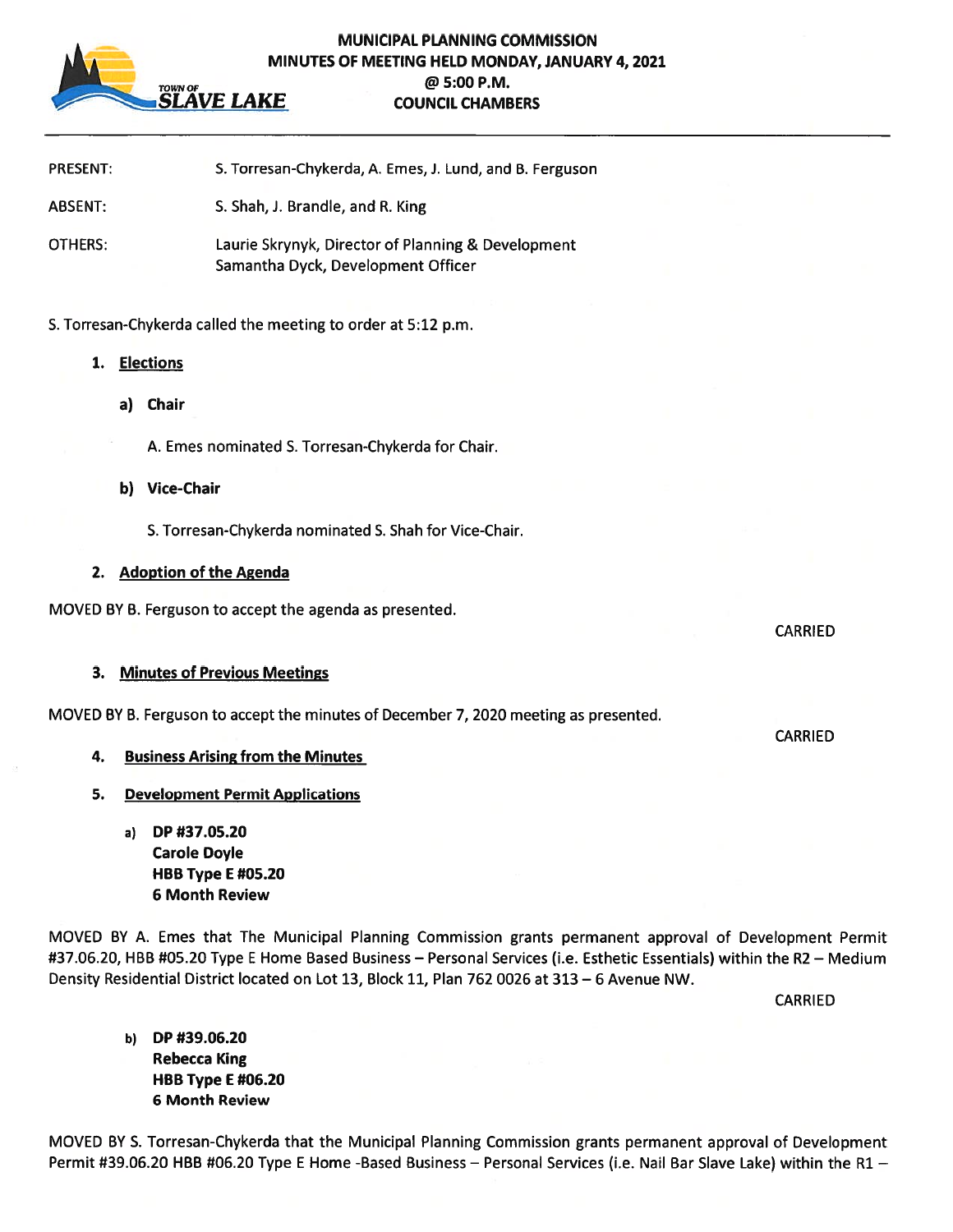Standard Detached Residential District located on Lot 14, Block 35, Plan 5928 RS at 317 -12 Street SE.

**CARRIED** 

c) DP #40.06.20 Rebeka Bourque **HBB Type E #07.20** 6 Month Review

MOVED BY B. Ferguson that the Municipal Planning Commission grants permanen<sup>t</sup> approval of Development Permit #40.06.20, HBB #07.20 Type E Home-Based Business — Personal Services (i.e. Meraki Bodyworks) within the Ri — Standard Detached Residential District located on Lot 1, Block 39, Plan 2971TR at 1033 — 12 Street SE.

CARRIED

d) DP #87.11.20 Omar Omair Discretionary Use Restaurant in C4

MOVED BY B. Ferguson that the Municipal Planning Commission approves Development Permit #95.12.20 for the Occupancy of Space for an Industrial Use that is obnoxious by reason of odors, dust, smoke, gas, noise, or vibration, and which meet the requirements of Alberta Environmental Protection Services and one (1) Fascia Sign in the M2 – Genera Industrial District on ATS NW-36-72-6-W5 located at 1402 Caribou Trail NW subject to the following conditions.

- 1. If in the progress of work on this development the landowner/applicant desires to change in any way from the terms and conditions of this development permit, he/she shall notify the Town in writing and submit amended drawings, and if necessary, shall apply for <sup>a</sup> new development permit.
- 2. The Town assumes no responsibility or liability for any inaccuracy, mistake or error of law or fact, which arises from the information supplied by or on behalf of the landowner/applicant.
- 3. If the development authorized by this development permit is not commenced and completed within eighteen (18) months from the date of issuance of this development permit, the permit is deemed to be VOID unless an extension has been granted by the Development Authority or the Municipal Planning Commission. It is the landowner/applicant's responsibility to advise the Town if the development will not be completed within the 18 month time frame and reques<sup>t</sup> an extension.
- 4. The Development is to comply with all Municipal, Provincial and Federal Codes and Regulations. The landowner/applicant is to obtain all necessary permits (building, fire, electrical, plumbing gas and other disciplines) required under the authority of the Alberta Safety Codes Act from an accredited agency prior to proceeding with any construction. A copy of the Building Permit shall be submitted to the Town. The issuance of this development permit does not exemp<sup>t</sup> the landowner/applicant from any additional requirements or approvals in any of the disciplines.

## PERMIT COMPLIANCE

5. The Landowner and applicant shall comply with the Town's Development Standards and Procedures, the Town's Policies and Procedures, the Town's municipal bylaws, the Alberta Safety Codes Act, all applicable federal and provincial legislation and any conditions of caveat, covenant, easement, or other instrument registered on title to the lands.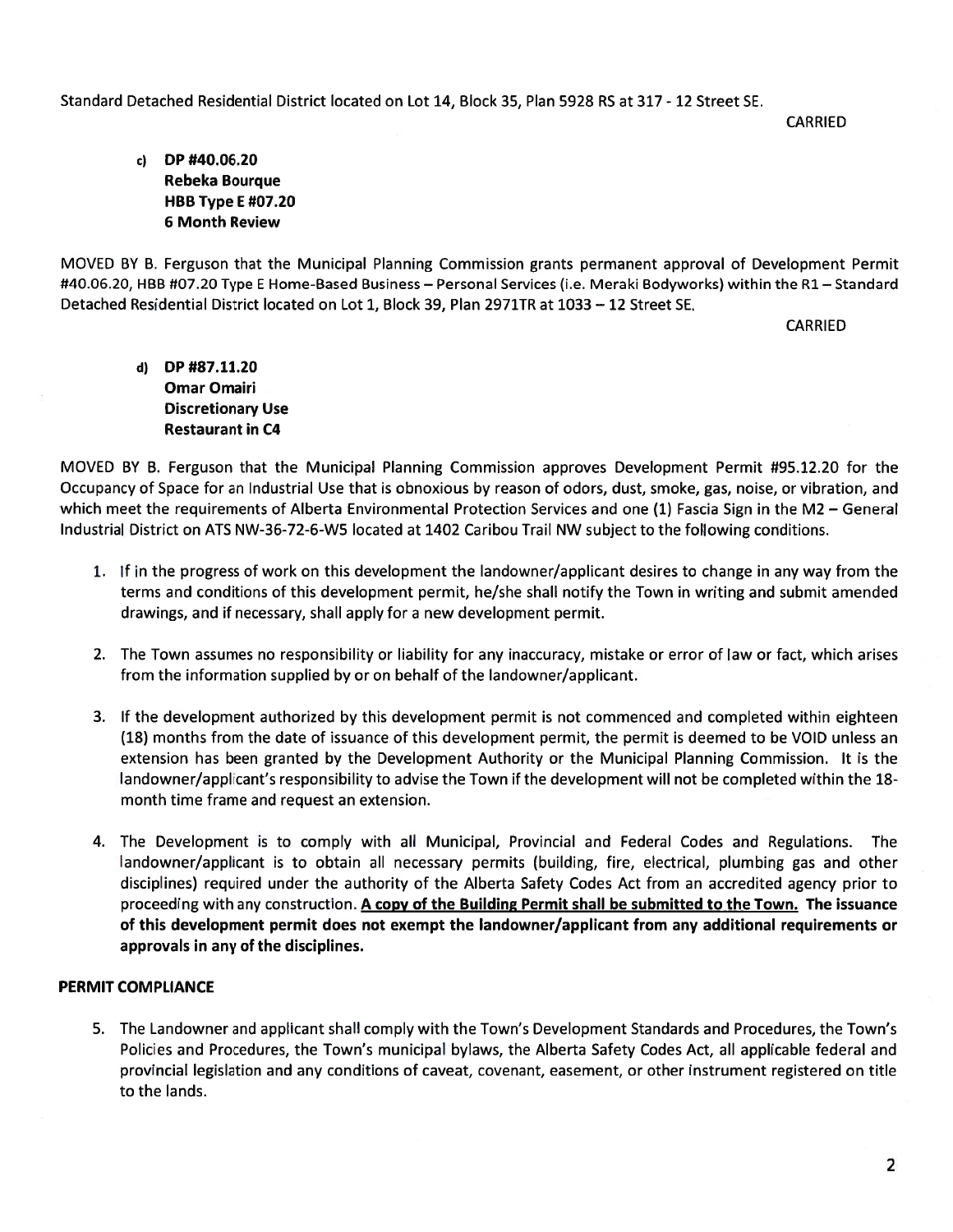## CIVIC ADDRESS

- 6. The civic address for this property has been assigned by the Town of Slave Lake in accordance with the Street Numbering Bylaw. The civic address shall be posted in <sup>a</sup> location that is easily visible from the street.
- 7. The Civic Addresses for Ruel Concrete Ltd shall be as follows:

1402 Caribou Trail NW

8. The owner of the property shall maintain the Address Number in good condition and shall not allow the visibility of the address to be obscured.

#### PUBLIC LANDS

- 9. The landowner/applicant is responsible for ensuring that all improvements on the lot, such as building, driveway, etc., do not interfere with fire hydrants, storm drains, light standards, or utility easements, etc., and landowner/applicant will be held responsible for damage he or his contractors may cause.
- 10. Prior to construction proceeding, any existing damage to sidewalks, roads or public utility services is to be reported to the Town or the landowner/applicant will be held responsible for damage.
- 11. Any existing public landscaped areas that are damaged during construction are to be repaired to their original condition by the landowner/applicant.

#### SIGNS

- 12. All signs shall be developed in accordance with Part 9 of the Land Use Bylaw #22-2007.
- 13. Signs or advertising structures shall not be erected on or affixed to <sup>a</sup> fence, pole, tree or any object in <sup>a</sup> public street or private or public place in any district.
- 14. Signs shall not be erected so as to obstruct free and clear vision or vehicular traffic or at any location where it may interfere with, or be confused with, any authorized traffic sign, signal or device.
- 15. All Signs must contain "Point-of-Sale" Advertising only and must not contain "Third Party" Advertising.

"POINT OF SALE ADVERTISING" means advertising that relates to the name of the occupier of the firm, the nature of the business conducted and/or the goods produced, and/or the main products and services sold or obtainable at the premises on which the advertising is displayed. This definition includes Community Signs.

"THIRD PARTY ADVERTISING SIGN" means <sup>a</sup> sign that contains copy directing attention to <sup>a</sup> business, commodity, service or entertainment that is conducted, sold or offered elsewhere than on the site where the sign is located.

- 16. The subject sign(s) must be maintained to the satisfaction of the Development Authority. Should the sign(s) become unsightly or fall into <sup>a</sup> state of disrepair, notice will be served by the Development Authority requiring repair or removal.
- 17. The Fascia sign shall be erected so that it does not project more than 0.5 <sup>m</sup> (1.6 ft.) above the top of the vertical face of the wall to which it is attached.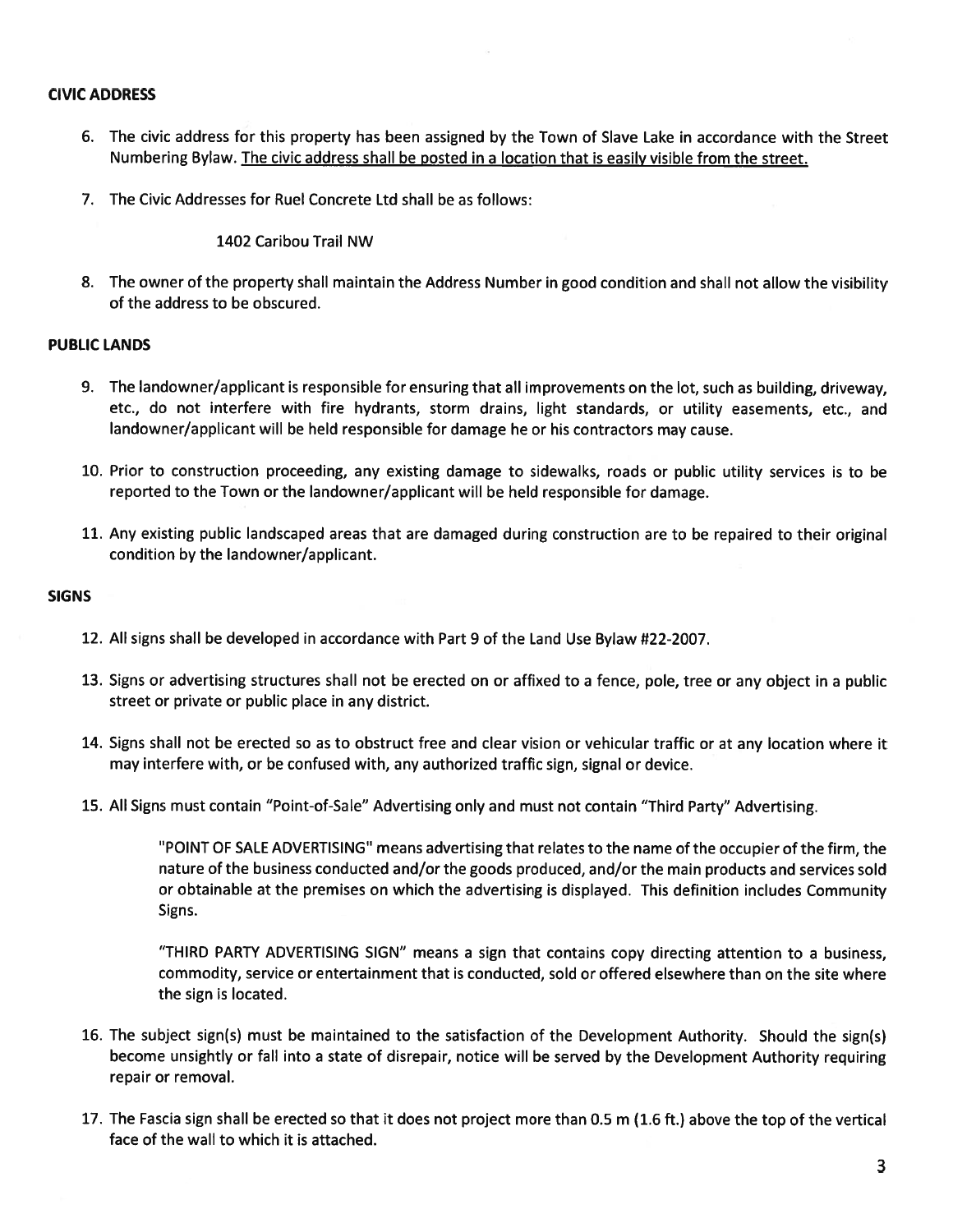18. The Fascia sign shall not exceed in area the equivalent of 25% of the superficial area of the wall comprising the business frontage.

## GENERAL CONDITIONS

- 19. The landowner/applicant and any other contractors working on this development are to be properly licensed by the Town and/or the Province.
- 20. The landowner/applicant shall ensure that the construction site remains in <sup>a</sup> tidy and orderly condition and that construction debris and materials are contained within the boundaries of the parcel and not permitted to scatter to neighbouring parcels.

#### ADDITIONAL NOTES: (not conditions of the Development Permit)

- • If you require <sup>a</sup> time extension in order to complete your development, please contact the Planning Department at 780-849-8004.
- • $\bullet$  Please remember to CALL BEFORE YOU DIG by contacting Alberta 1st Call at 1-800-242-3447 or CLICK BEFORE YOU DIG at http://albertaonecall.com.
- Any additional signs must be approved under <sup>a</sup> separate development permit. However, signs displayed within buildings, on door plates, door boards or kick plates, and sandwich board signs do not require <sup>a</sup> development permit but must comply with the regulations of the current and prevailing Land Use Bylaw.
- Should the applicant/landowner move the business to another location, <sup>a</sup> new Development Permit Application must be submitted and approved prior to occupancy and opening of the business at the new location.
- Any new tenants of this building are required to apply for an Occupying Space Development Permit prior to occupying the space. Any existing tenants who wish to add <sup>a</sup> service or increase the intensity of an existing use or service are required to apply for <sup>a</sup> Change in Use Development Permit prior to adding the service or use. Contacting the Planning Department early can avoid costly complications and delays.

CARRIED

#### 6, Land Use Bylaw/Statutory Plan Amendments

a) Bylaw #28-2020 Application to Amend MDP Re-Designation from Regional Commercial to Downtown

MOVED BY S. Torresan-Chykerda that the Municipal Planning Commission supports Bylaw #28-2020.

b) Bylaw #29-2020 Application to Amend Downtown Plan Re-Designation from C2 — Cl

MOVED BY B. Ferguson that the Municipal Planning Commission supports Bylaw #29-2020.